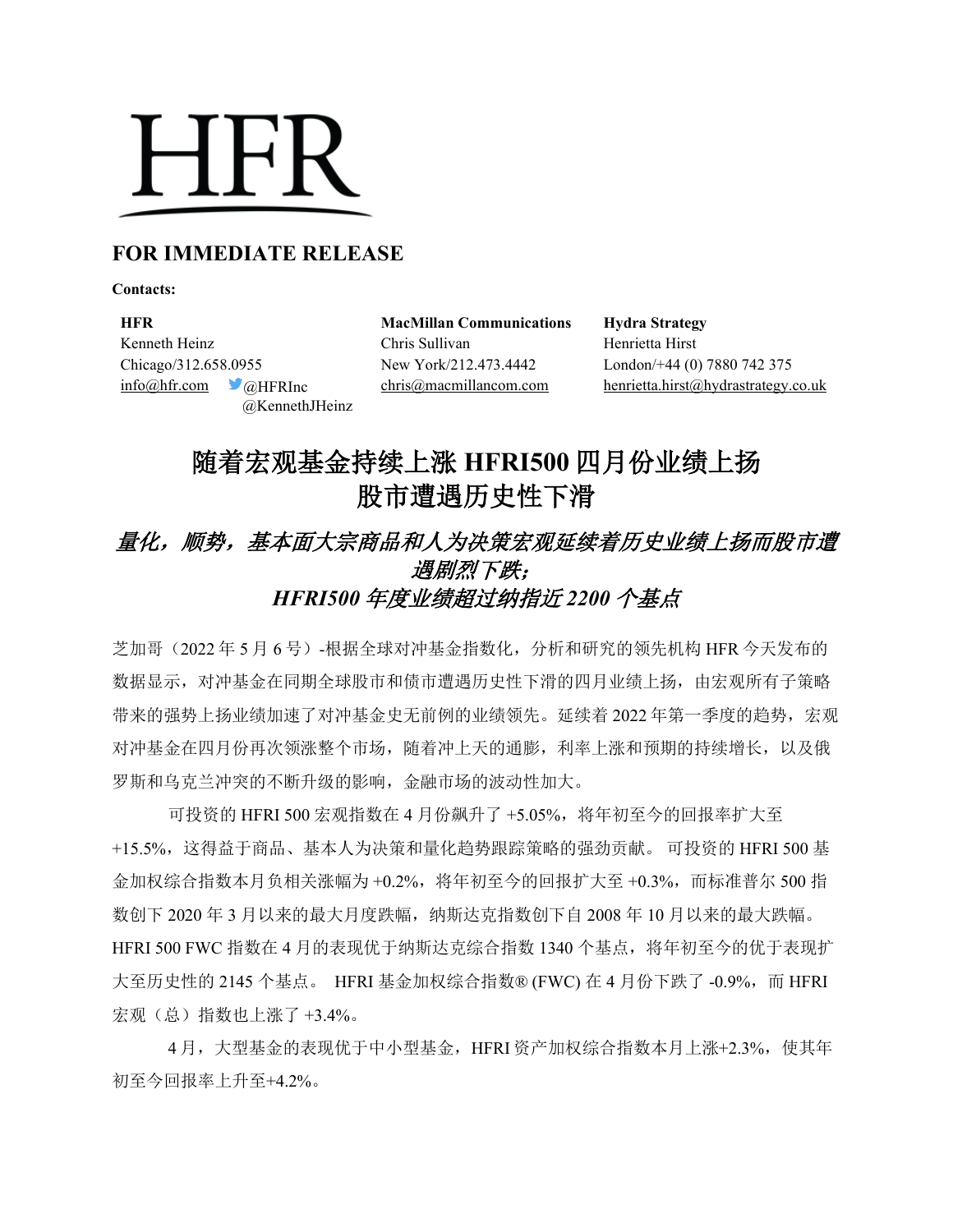HFRI 成分股的前十分位在 4 月份平均上涨了 +8.9%, 而底部十分位的当月平均下降了 -10.6%, 上下差值为 19.5%。 到 2022 年的前四个月, HFRI 的最高十分位平均飙升了 +34.8%, 而 最低十分位平均下降了 -22.2%。

宏观策略在 4 月份飙升至创纪录的优异表现,随着股市大幅下跌,创下历史性的负相关收 益。可投资的 HFRI 500 宏观指数在 4 月份飙升了 +5.05%, 是自成立以来的第二高月度回报(仅 在 2022 年 3 月之后),使年初至今的表现达到 +15.5%,也是年度的创纪录开端; HFRI 宏观 (总)指数本月上涨 +3.4%。 宏观子策略收益由可投资的 HFRI 500 宏观: 大宗商品指数领涨, 该指数在 4 月飙升 +6.8%,将 2022 年年初至今的历史收益扩大至 +39.8%,因为美联储准备提高 利率以遏制巨幅的通胀. 随着 HFRI 500 宏观: 系统性分散指数本月飙升 5.85%, 年初至今的表现 达到 +19.2%,量化的、跟随趋势的宏观子策略也处于领先地位。 HFRI 500 货币指数飙升 +4.9%,而 HFRI 组合基金风险缓解指数本月上涨 +2.2%,年初至今上涨 +6.2%。

由于美联储准备提高利率以遏制历史性通胀,债券和股票以相关方式下跌,以固定收益为 基础的利率敏感策略本月表现参差不齐; 4 月份, 可投资 HFRI 500 相对价值指数下跌 -0.1%, 而 HFRI 相对价值(总) 指数下跌 -0.4%。 RVA 子策略表现由信贷多策略和公司债券敞口引领, HFRI 500 RV: 多策略指数本月上涨 +1.45%, 而 HFRI 500 相对价值套利固收: 可转换套利指数 上涨 +0.3%。

事件驱动策略通常侧重于不受欢迎的深度价值股票风险敞口和对并购情况的投机,在 4 月 份出现下滑,其中高贝塔不良债和激进交易风险敞口导致亏损。 本月可投资的 HFRI 500 事件驱 动指数和 HFRI 事件驱动(总)指数均下跌 -2.2%。 ED 子策略下跌的主要原因是 HFRI 500 事件 驱动: 多策略指数, 4 月下跌 -4.4%;HFRI 500 事件驱动: 不良债指数, 4 月下跌 -2.35%。

4 月份投资多头和空头专业子策略的股票对冲基金也有所下降,可投资的 HFRI 500 股票 对冲指数下跌 -3.25%,而 HFRI 股票对冲(总)指数下跌 -3.1%。 EH 子策略下跌的主要原因是 HFRI 500 股票对冲: 基本面增长指数下跌 -5.5%, 而 HFRI 500 股票对冲: 医疗保健指数下跌 -4.8%。 尽管科技股大幅下跌,但 HFRI 500 股票对冲: 科技股指数小幅下跌 -0.8%。

风险溢价策略本月表现喜忧参半,HFR 银行系统性风险溢价大宗商品指数 4 月飙升 +6.75%,而 HFR 银行系统性风险溢价银行系统性风险溢价利率指数下跌 -7.89%。 本月,流动性 另类策略也由宏观引领, HFRX 宏观指数上涨 +1.9%, 而 HFRX 绝对回报指数上涨 +0.8%, HFRX 全球对冲基金指数下跌 -0.9%。

HFRI 少数族裔指数在 4 月份下降了 -1.0%, 而 HFRI 女性指数下降了 -1.1%。